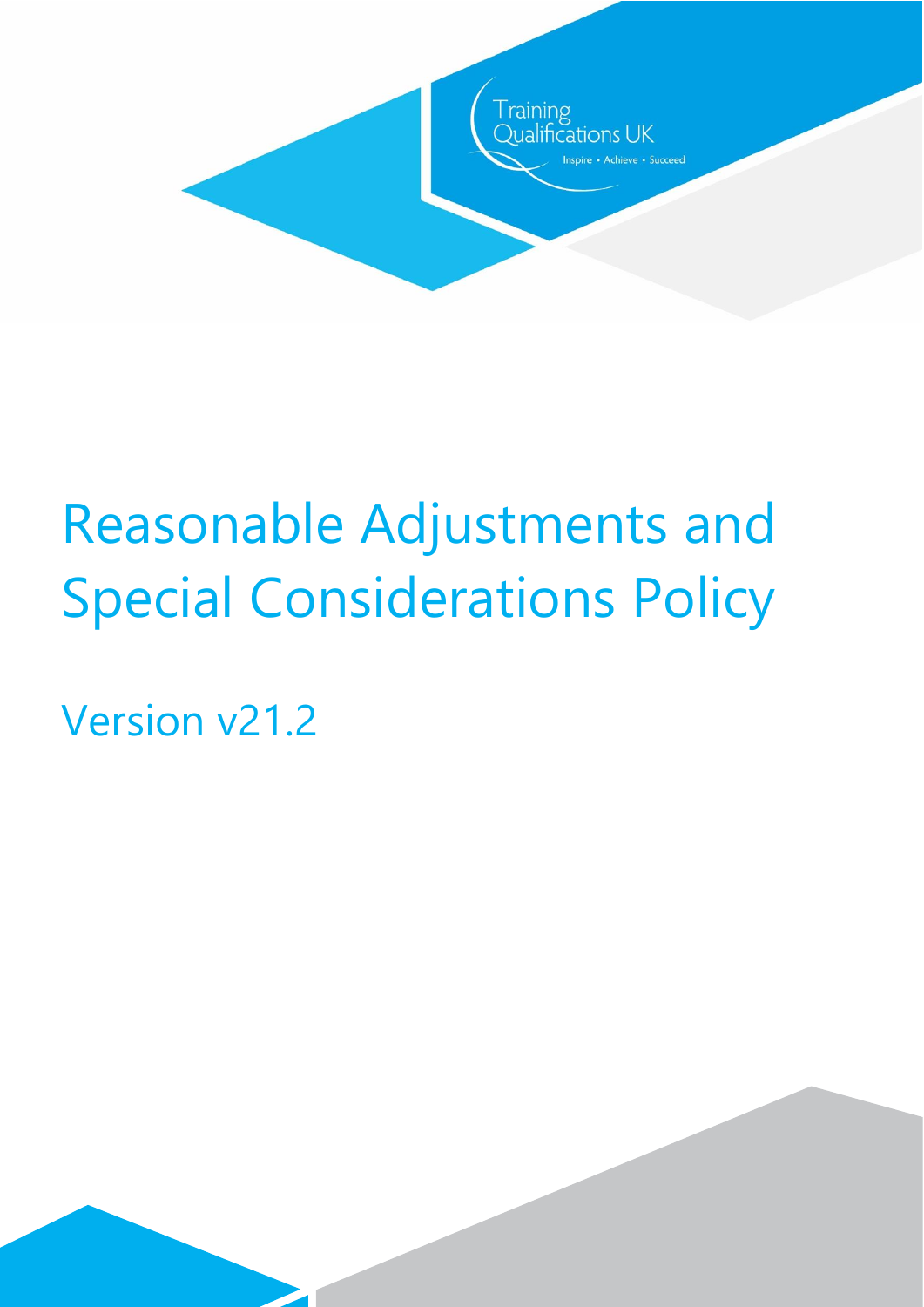| Reasonable Adjustments and Special Considerations Policy |                                                                                                 |  |
|----------------------------------------------------------|-------------------------------------------------------------------------------------------------|--|
| Policy Ref                                               | QA.P.3 v21.2                                                                                    |  |
| Date of Issue                                            | 01/11/2021                                                                                      |  |
| Next Scheduled Review                                    | 01/08/2022                                                                                      |  |
| Policy Owner                                             | Quality and Compliance Manager                                                                  |  |
| Contact Email                                            | quality@tquk.org                                                                                |  |
| Contact Phone Number                                     | 03333583344                                                                                     |  |
| Approved By                                              | Leadership Team                                                                                 |  |
| Policy Relates to:                                       | Awarding Provision, End-Point Assessment Provision                                              |  |
| Policy is for the use of:                                | Learners, Apprentices, Recognised Centres, TQUK<br>Employees, Third Parties, Training Providers |  |
| Should be read in conjunction with:                      | Appeals Policy, Equality and Diversity Policy                                                   |  |
| Relevant GCoR                                            | G6, G7                                                                                          |  |

#### **Introduction**

Training Qualifications UK is committed to ensuring that all Learners and Apprentices are granted equal opportunity, in line with the Equality Act 2010, to receive recognition of their achievement, while maintaining the equity, validity and reliability of assessments through the application of reasonable adjustments and special considerations where appropriate.

As such, TQUK offers the below reasonable adjustments and special considerations policy in order to provide external parties with the process of requesting a reasonable adjustment or special consideration and to offer Recognised Centres clear guidance for implementing these.

## TQUK Internal Responsibility

The Qualifications and Assessment Department is responsible for the maintenance and compliance of this policy. If the Senior Manager of Qualifications and Assessment is absent, the Responsible Officer will appoint another member of the Leadership Team to ensure all of TQUK's actions and activities are in line with the content of this policy.

#### Review Arrangements

We will review the policy annually as part of our self-evaluation process and revise it as and when necessary, in response to feedback, trends from our internal monitoring arrangements, changes in our practices, actions from the regulatory authorities or external agencies or changes in legislation.

The annual review of this policy will be undertaken by the Qualifications and Assessment Department approximately four weeks prior to the submission of TQUK's Statement of Compliance to our regulators. Any amendments or updates to this policy will be approved by TQUK's Leadership Team. Where the regulators notify TQUK of failures that have been discovered in the reasonable adjustments and special consideration processes of another awarding organisation, TQUK will review whether or not a similar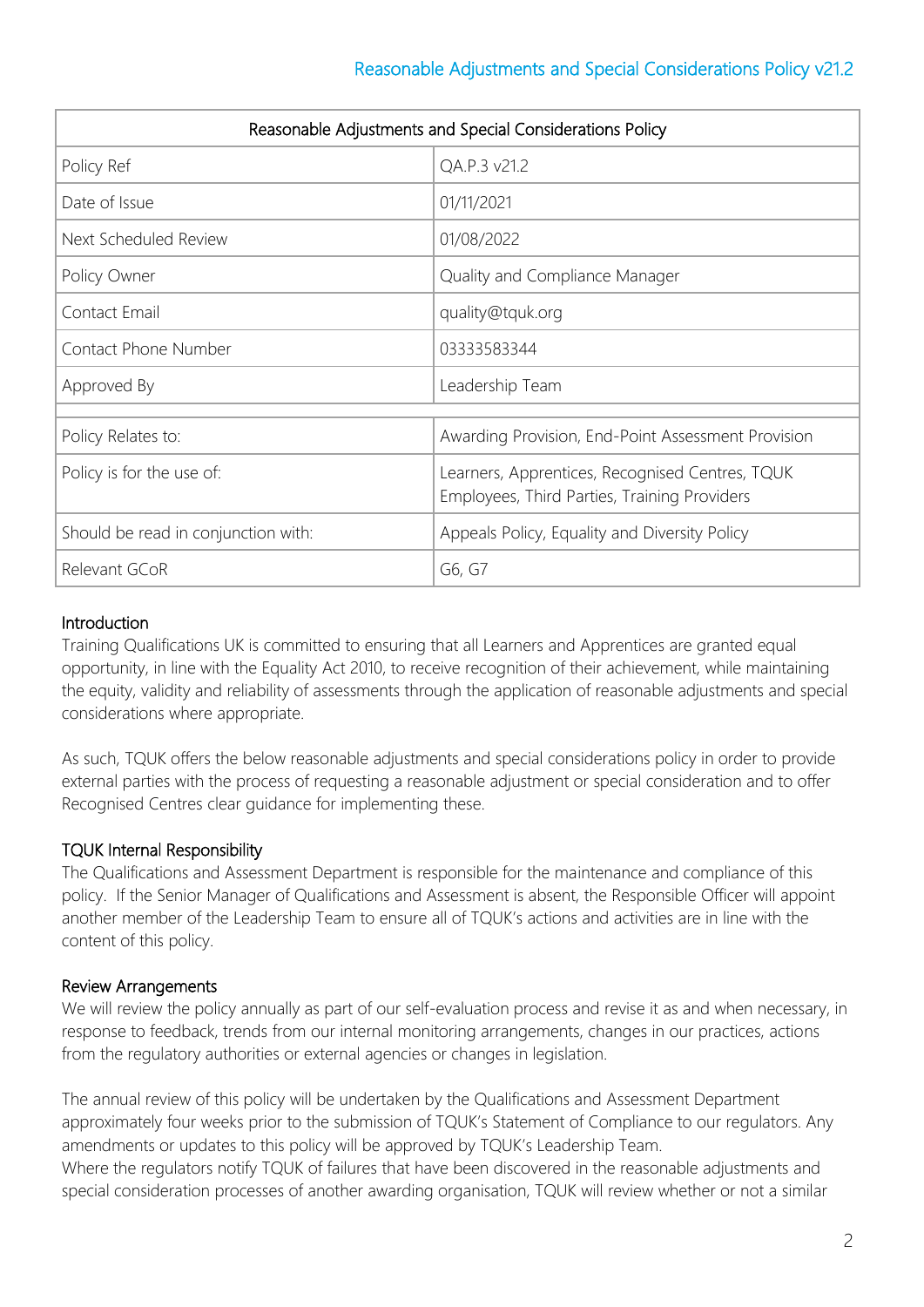failure could affect our reasonable adjustments and special considerations processes and arrangements and take action to amend this policy where necessary.

#### Training Provider / Recognised Centre Responsibility

TQUK suggests that all Training Provider or Recognised Centre staff involved in the delivery, management, assessment and quality assurance of TQUK regulated qualifications, including End-Point Assessments, and their Learners or Apprentices, are fully aware of the contents of this policy.

A Recognised Centre or Training Provider should identify as early as possible any difficulties a Learner or Apprentice may have in accessing assessment, select an appropriate adjustment to make the assessment accessible and follow TQUK's process for requesting adjustments. Recognised Centres should follow TQUK's guidance for implementing adjustments to assessments while maintaining records of these adjustments and ensuring a quality appeals procedure is in place for Learners wishing to query any decisions made regarding adjustments by the Recognised Centre.

#### Reasonable Adjustment and Special Consideration Definitions

1. Reasonable Adjustment

#### *The following definition is given by Ofqual's General Conditions of Recognition:*

*"Reasonable Adjustments are adjustments made to an assessment for a qualification so as to enable a disabled Learner to demonstrate his or her knowledge, skills and understanding to the levels of attainment required by the specification for that qualification."*

While the applicable definition of 'disabled' has been taken from the Equality Act 2010, a Learner or Apprentice seeking a reasonable adjustment does not necessarily have to fit within this definition of disabled to be entitled to one. A reasonable adjustment is any action that aids with reducing the effect of a long-term disability or difficulty which places the Learner or Apprentice at a disadvantage in an assessment situation.

TQUK and Recognised Centres are only required by law to do what is 'reasonable' in terms of allowing an adjustment, and what is considered reasonable will depend on the individual needs of the Learner or Apprentice, cost implications and the practicality and effectiveness of the adjustment. A reasonable adjustment is not a concession to make an assessment easier for a Learner or Apprentice, or to give a Learner or Apprentice an advantage over others.

#### 2. Special Consideration

#### *The following definition is given by Ofqual's General Conditions of Recognition:*

*"Special Consideration is consideration to be given to a Learner who has temporarily experienced –*

- *a. an illness or injury, or*
- *b. some other event outside of the Learner's control, which has had, or is reasonably likely to have had, a material effect on that Learner's ability to take an assessment or demonstrate his or her level of attainment in an assessment."*

Special considerations can be a pre-assessment or post-assessment adjustment to cover a 'temporary' condition that may disadvantage, or may have disadvantaged, the Learner or Apprentice in an assessment situation (including, for example; a temporary illness, injury or some other event outside of their control). If approved, a pre-assessment special consideration may result in an access adjustment being made to the assessment, and post-assessment special consideration may result in either a small adjustment of a 1%-5% uplift made to the mark of the Learner or Apprentice, or another appropriate adjustment. The size of the adjustment will depend on the circumstances and reflect the level of difficulty faced.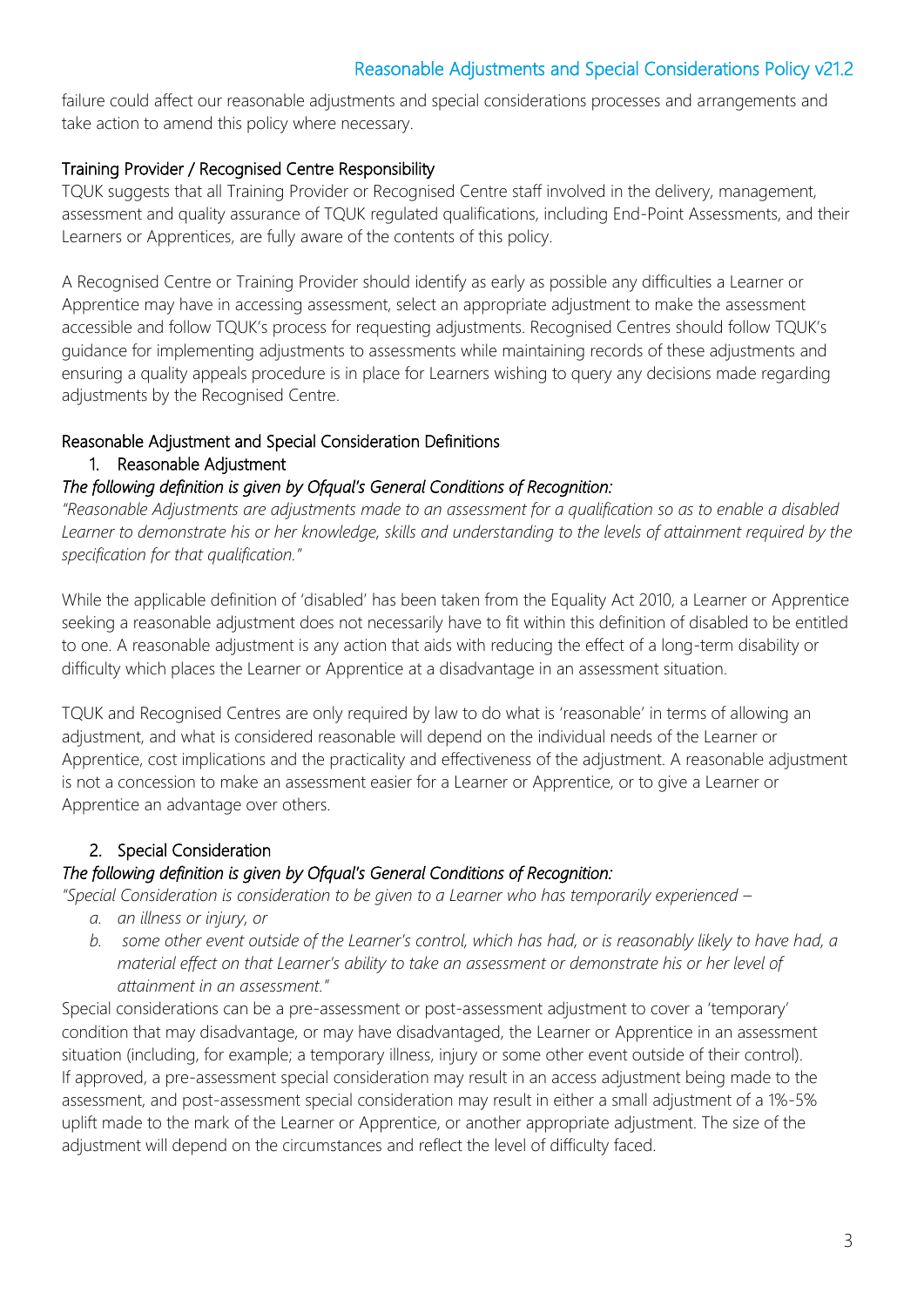A special consideration should not give the Learner or Apprentice an unfair advantage. The result must reflect their achievement in the assessment and not necessarily their potential ability. It should be noted that a successful application of special consideration will not necessarily change a Learner or Apprentice's result.

Training Providers and Recognised Centres should note that:

- where an assessment requires the Apprentice or Learner to demonstrate practical competence or in the case of qualifications that confer a License to Practice, it may not be possible to apply special consideration.
- in some circumstances, for example for on-demand assessments, it may be more appropriate to offer the Apprentice or Learner an opportunity to take the assessment at a later date.

TQUK will review a request for special consideration on a case by case basis and will take the particular need of each individual Apprentice or Learner into consideration when making a decision to grant the request.

#### Who can request a Reasonable Adjustment or Special Consideration?

#### 1. A TQUK Recognised Centre

A TQUK Recognised Centre may wish to request reasonable adjustments or special considerations for a Learner completing an assessment as part of a regulated qualification that is not an End-Point Assessment. For some assessment types, a Recognised Centre may wish to review what reasonable adjustments or special considerations they are able to implement internally for a Learner. The different types of assessments are covered under the *Permissions Table* below.

#### 2. A Training Provider

A Training Provider may wish to request reasonable adjustments or special considerations for an Apprentice completing an End-Point Assessment component.

#### 3. A Learner undertaking a regulated qualification that is not an End-Point Assessment

A Learner undertaking an assessment as part of a regulated qualification that is not an End-Point Assessment with a Recognised Centre may wish to request reasonable adjustments or special considerations, in which case they should contact their Recognised Centre. Recognised Centres may request these on behalf of Learners, or they may apply these themselves where appropriate after reviewing this document.

#### 4. A registered Apprentice undertaking End-Point Assessment with TQUK

A registered Apprentice undertaking End-Point Assessment with TQUK who believes they are eligible for reasonable adjustments or special considerations must first consult with their Training Provider regarding the relevant component(s). A Reasonable Adjustment or Special Consideration request relating to End-Point Assessment provision must be submitted by the Training Provider.

#### Learners undertaking a TQUK endorsed course

Learners undertaking a TQUK endorsed course with a TQUK Recognised Centre will not require approval from TQUK to apply a reasonable adjustment or special consideration as TQUK is not involved in assessment decisions relating to endorsed courses, and should utilise the centre's own reasonable adjustment and special considerations process.

#### Eligibility Criteria

A reasonable adjustment to an assessment will only be considered where the permanent disability, difficulty, or individual learning need experienced by the Learner or Apprentice would place them at a disadvantage, in comparison with persons who are not disabled.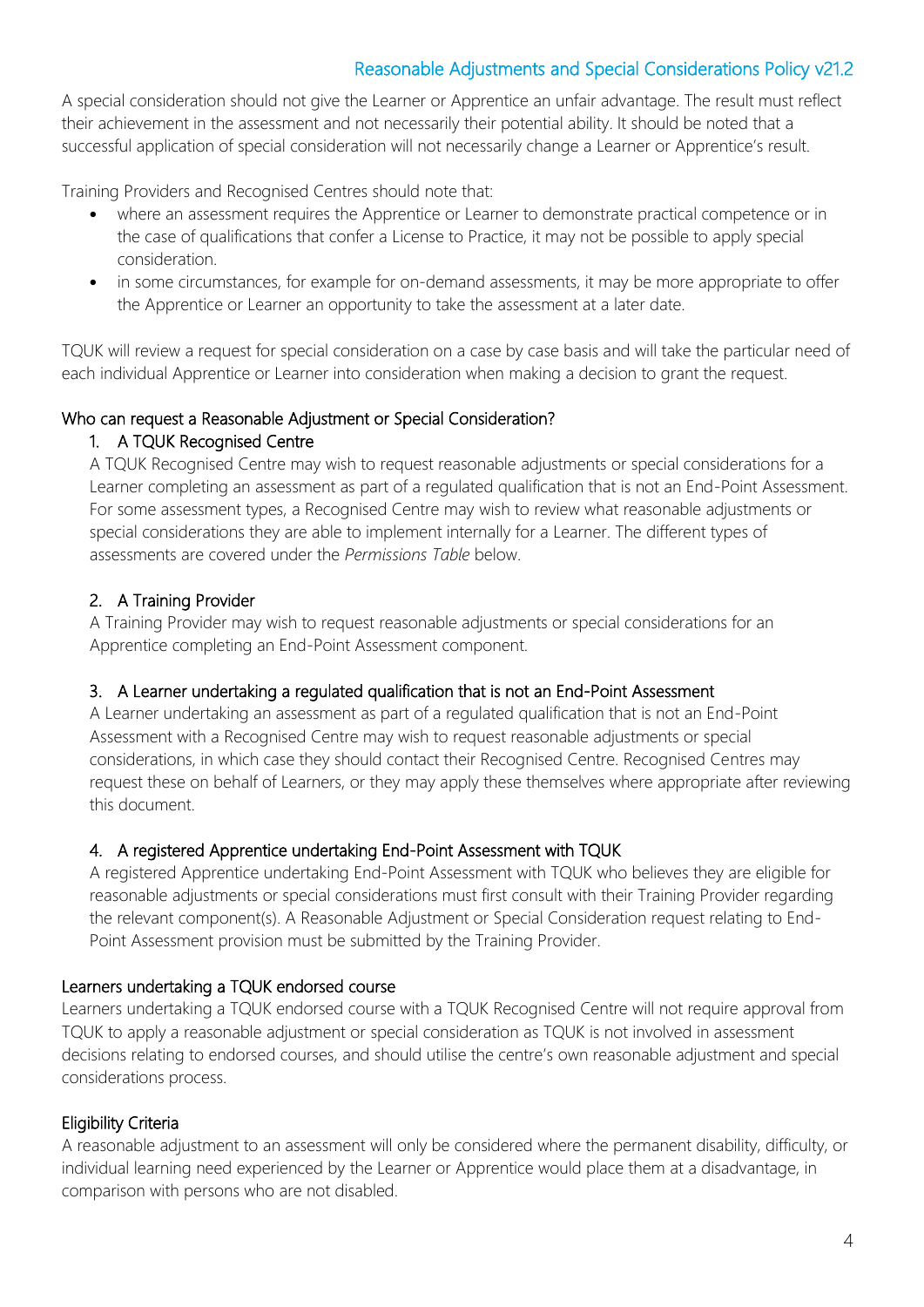A special consideration to an assessment will only be considered where the 'temporary' condition would place the Learner or Apprentice at, or has placed them at, a disadvantage in an assessment situation.

A Learner or Apprentice who is fully prepared and present for a scheduled assessment may also be eligible for special considerations if:

- performance in an assessment is affected by circumstances beyond the control of the Learner or Apprentice (e.g. recent personal illness, accident, bereavement, serious disturbance during the assessment);
- alternative assessment arrangements which were agreed in advance of the assessment proved inappropriate or inadequate;
- part of an assessment has been missed due to circumstances beyond the control of the Learner or Apprentice or;
- there is a sufficient difference between the part of the assessment to which special consideration is applied and other parts of the qualification that have been achieved to infer that the Learner or Apprentice could have performed more successfully in the assessment.

A Learner or Apprentice will not be eligible for special considerations if:

- no evidence is supplied by the Recognised Centre or Training Provider that the Learner or Apprentice has been affected at the time of the assessment by a particular condition;
- any part of the assessment is missed due to personal arrangements including holidays or unauthorised absence;
- preparation for a component is affected by difficulties during the course; e.g. disturbances through building work, lack of proper facilities, changes in or shortages of staff, or industrial disputes;
- the disadvantage is caused by disregard for the Recognised Centre, Training Provider or TQUK requirements, recreational drugs or misreading of exam instructions or;
- disruption in a controlled assessment environment is minor and momentary (e.g. a mobile phone ringing) and dealt with immediately by the assessment invigilator.

#### Health and Safety

There are no circumstances when the health and safety of a Learner or an Apprentice should be compromised during assessment. Where there is a concern that the effect of a person's disability or additional learning needs may have health and safety implications for them or others, a suitably qualified person should carry out a risk assessment, related to the Learner or Apprentice's particular circumstances.

The risk assessment should identify the risks associated with the particular activity, but should also take account of any reasonable adjustments put in place for the Learner or Apprentice which may remove or reduce the risk. For Learners undertaking a regulated qualification that is not an End-Point Assessment, the risk assessment may reveal that it is not possible for the Learner to fulfill all the requirements of the assessment. In this case it may be appropriate to substitute another task. Recognised Centres or Training Providers should contact TQUK to discuss individual cases where further clarification is necessary.

Assumptions should not be made about a Learner or Apprentice's disability or additional learning needs, posing a health and safety risk. The health and safety of all Learners, Apprentices and others must always be of paramount importance.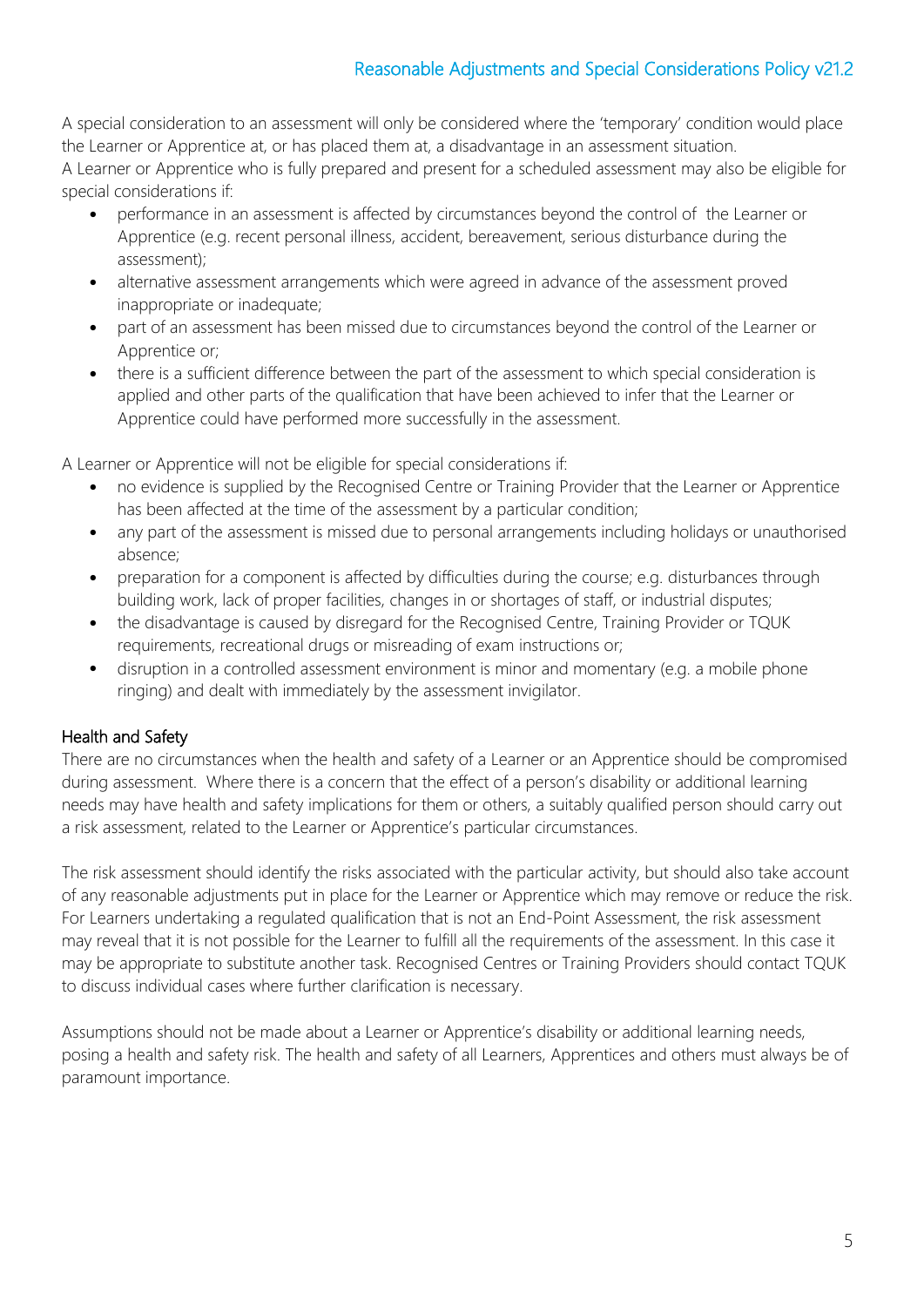#### Types of Assessment

#### 1. Regulated Qualifications which are not End-Point Assessments

Regulated qualifications which are not End-Point Assessments predominantly consist of two types of assessments; assessments taken under examination conditions (including, for example; externally-set and externally-assessed exams) and assessments not taken under examination conditions (including, for example; coursework, portfolios and set assignments).

Where reasonable adjustments and special considerations are required for assessments in regulated qualifications which are not End-Point Assessments, Recognised Centres must check whether permission needs to be obtained from TQUK using the *Permissions Table* below. Recognised Centres should ensure that they adhere to TQUK's requirements for record keeping and supporting evidence.

#### 2. End-Point Assessments

End-Point Assessment activities cover a range of assessment types, including, for example; Multiple Choice Question examinations, Professional Discussions, Interviews, Portfolios of Evidence, Practical Observations and Synoptic or Written Projects.

As all of these assessment components are externally set and assessed by TQUK, any reasonable adjustment and special consideration requests must be submitted to TQUK for approval and cannot be applied by Training Providers themselves.

Many End-Point Assessments are also subject to assessment windows in which the entire End-Point Assessment must be completed within a certain timeframe. This timeframe is specific to each Apprenticeship Standard and is detailed within the respective Assessment Plan. Should an Apprentice have experienced an event outside their control which may cause this timeframe to be breached, a Training Provider may seek an extension with TQUK via the special considerations process.

#### Permissions Table

#### *Note: The below information only applies to Recognised Centres seeking reasonable adjustments and special considerations with relation to regulated qualifications that are not End-Point Assessments. All reasonable adjustment and special considerations with relation to End-Point Assessments must be requested via an application to TQUK for permission.*

The Permissions Table lists the most commonly requested adjustments (as a reasonable adjustment or a special consideration) to standard assessment arrangements; however, it is not intended to be an exhaustive list. Recognised Centres and External Quality Assurers have a duty to seek advice from TQUK in any case where they are in doubt if an adjustment is needed or how it should be applied. Please note that many of these adjustments are dependent on the content of the Qualification Specification and the knowledge and skills being assessed.

| Key       |                                                                                                                      |
|-----------|----------------------------------------------------------------------------------------------------------------------|
| Permitted | Reasonable adjustment or special consideration permitted at the discretion of the Recognised<br>Centre.              |
| Apply     | Reasonable adjustment or special consideration for which an application to TQUK must be<br>submitted for permission. |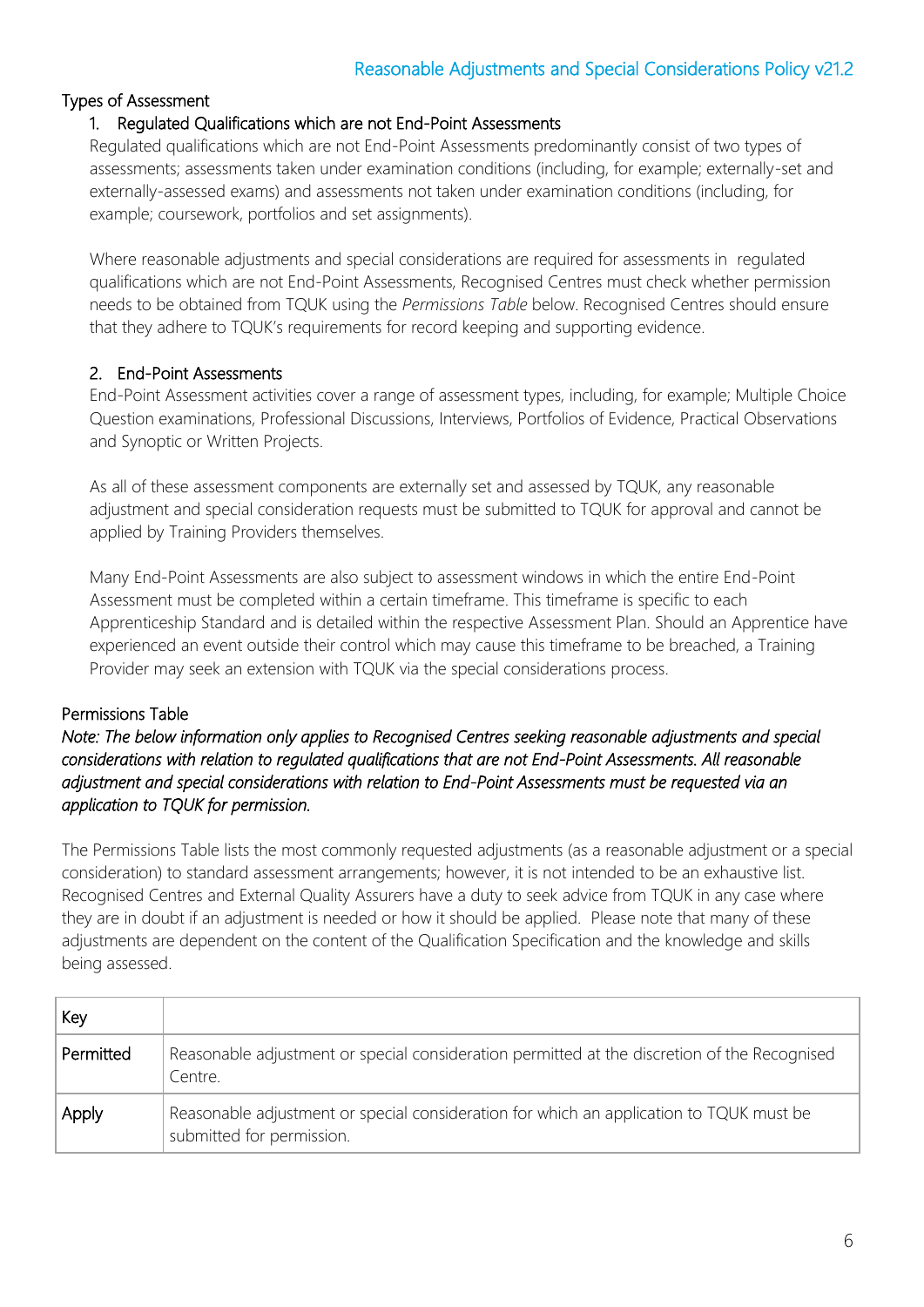|                                                                                                                                                                                                                       | Type of Assessment<br>Please see the previous section for further detail. |                                                              |  |  |
|-----------------------------------------------------------------------------------------------------------------------------------------------------------------------------------------------------------------------|---------------------------------------------------------------------------|--------------------------------------------------------------|--|--|
| Adjustment                                                                                                                                                                                                            | Assessments taken under<br><b>Examination Conditions</b>                  | Assessments not taken under<br><b>Examination Conditions</b> |  |  |
| <b>Assessment Conditions</b>                                                                                                                                                                                          |                                                                           |                                                              |  |  |
| Extra time up to 25%*                                                                                                                                                                                                 | Apply                                                                     | Permitted                                                    |  |  |
| Extra time in excess of 25%*                                                                                                                                                                                          | Apply                                                                     | Permitted                                                    |  |  |
| Supervised rest breaks                                                                                                                                                                                                | Apply                                                                     | Permitted                                                    |  |  |
| Separate accommodation within the Recognised<br>Centre                                                                                                                                                                | Permitted                                                                 | Permitted                                                    |  |  |
| Conduct assessment at an alternative venue                                                                                                                                                                            | Permitted                                                                 | Permitted                                                    |  |  |
| <b>Modified Assessment Materials</b><br>The following adjustments require a greater period of notice to TQUK and partner organisations. Please<br>contact TQUK as soon as the need is identified to agree timescales. |                                                                           |                                                              |  |  |
| Assessment material on coloured paper                                                                                                                                                                                 | Apply                                                                     | Permitted                                                    |  |  |
| Assessment material in enlarged format                                                                                                                                                                                | Apply                                                                     | Permitted                                                    |  |  |
| Assessment material in audio format                                                                                                                                                                                   | Apply                                                                     | Permitted                                                    |  |  |
| Assistive Aids and Technology                                                                                                                                                                                         |                                                                           |                                                              |  |  |
| Use of English dictionaries                                                                                                                                                                                           | Apply                                                                     | Permitted                                                    |  |  |
| Facilitators                                                                                                                                                                                                          |                                                                           |                                                              |  |  |
| Use of ICT                                                                                                                                                                                                            | Apply                                                                     | Permitted                                                    |  |  |
| Read aloud                                                                                                                                                                                                            | Apply                                                                     | Permitted                                                    |  |  |
| Reader or computer reader                                                                                                                                                                                             | Apply                                                                     | Permitted                                                    |  |  |
| Prompter                                                                                                                                                                                                              | Apply                                                                     | Permitted                                                    |  |  |
| Scribe                                                                                                                                                                                                                | Apply                                                                     | Permitted                                                    |  |  |
| Transcriber                                                                                                                                                                                                           | Apply                                                                     | Permitted                                                    |  |  |

*\* The amount of extra time allowed will vary according to length of examination and must be given in percentages*

Definitions of the above terms can be found in the Glossary at the end of this policy. For any adjustments not specified in the Permissions Table above, Recognised Centres should contact TQUK for further clarification on 03333 583344 or [assessment@tquk.org.](mailto:assessment@tquk.org)

It is important to note that not all of the above adjustments will be reasonable, permissible or practical in particular situations. The Learner may not need, nor be allowed, the same adjustment for all assessments.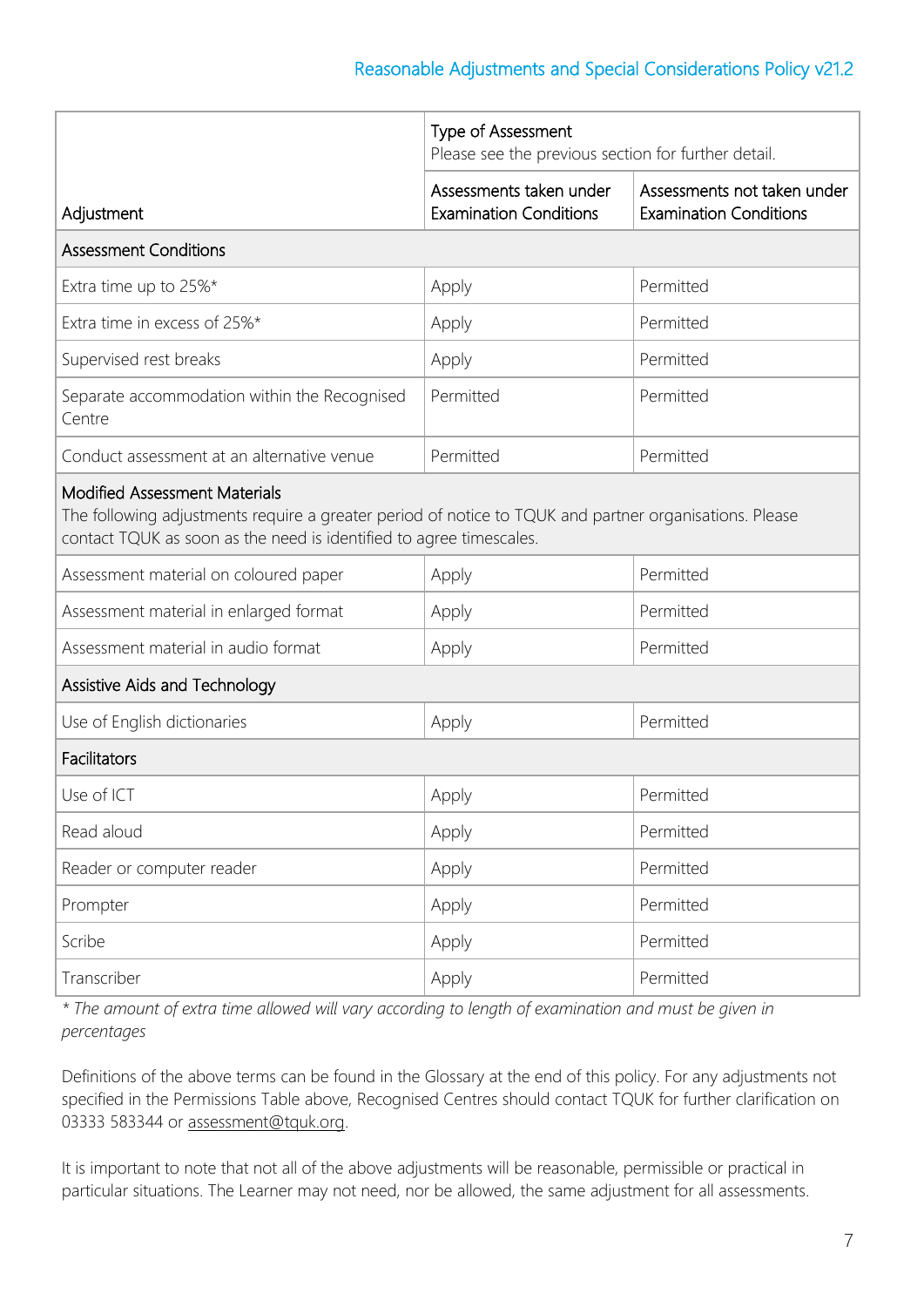It is the responsibility of the Recognised Centre to maintain records of all adjustments made to internal assessments, and to hold these on file within the Recognised Centre for Internal Quality Assurer and External Quality Assurer audit purposes.

#### Requesting Reasonable Adjustments and Special Considerations

Once the need for a reasonable adjustment or special consideration has been identified and the assessment type requires permission to be sought from TQUK, the Recognised Centre or Training Provider must complete and submit the appropriate form on behalf of the Learner or Apprentice.

The Reasonable Adjustment and Special Consideration Forms are available on the following platforms: Verve Registration & Certification, Verve Quality, and Verve EPA. Separate forms will typically be completed for each Learner or Apprentice. However, in the event that a particular disturbance or situation has affected a cohort of Learners or Apprentices then a single form may be submitted, with a list of all the affected individuals attached. The forms will require the Learner or Apprentice's name, TQUK registration number (Recognised Centres only), the affected assessment(s), the nature of and rationale for the request, and additional supporting evidence.

For Recognised Centres, requests for reasonable adjustments on behalf of Learners must be submitted at least 10 working days before the scheduled assessment. For Training Providers, requests for reasonable adjustments on behalf of Apprentices must be submitted prior to submission through Gateway. Approved reasonable adjustment requests will be submitted as a Gateway requirement to be discussed in the Assessment Planning Meeting.

Requests for special considerations must be submitted at least 10 working days before the scheduled assessment. Requests for special considerations following the completion of an assessment should be submitted immediately and not after the confirmation of results by TQUK. For Multiple Choice Question assessments where results are immediately available, the Recognised Centre or Training Provider may submit requests for special considerations up to 5 working days from the date of the assessment.

Should a Recognised Centre or Training Provider be made aware of the need for a special consideration within the 10 working days prior to an assessment after the due date for requests has passed, TQUK advises that the assessment be delayed to a later date.

Requests for special consideration may only be accepted after the results of assessment have been released in the following circumstances:

- The application has been overlooked by the Recognised Centre or Training Provider and the oversight is confirmed by the Recognised Centre or Training Provider Coordinator;
- Medical evidence has come to light about a Learner or Apprentice's condition, which demonstrates that the Learner or Apprentice must have been affected by the condition at the time of the assessment, even though the problem revealed itself only after the assessment.

TQUK will confirm receipt of the request within 2 working days. The request review stage will typically take 5 working days from the date all requested evidence was received. With more complex cases which require input from experts, TQUK may be unable to respond in this timescale and an estimated extended response date will be communicated.

We cannot quarantee a request will be approved or denied until it is fully reviewed. Therefore, Reasonable Adjustments and Special Considerations should not be applied pre-emptively before an outcome is communicated by TQUK.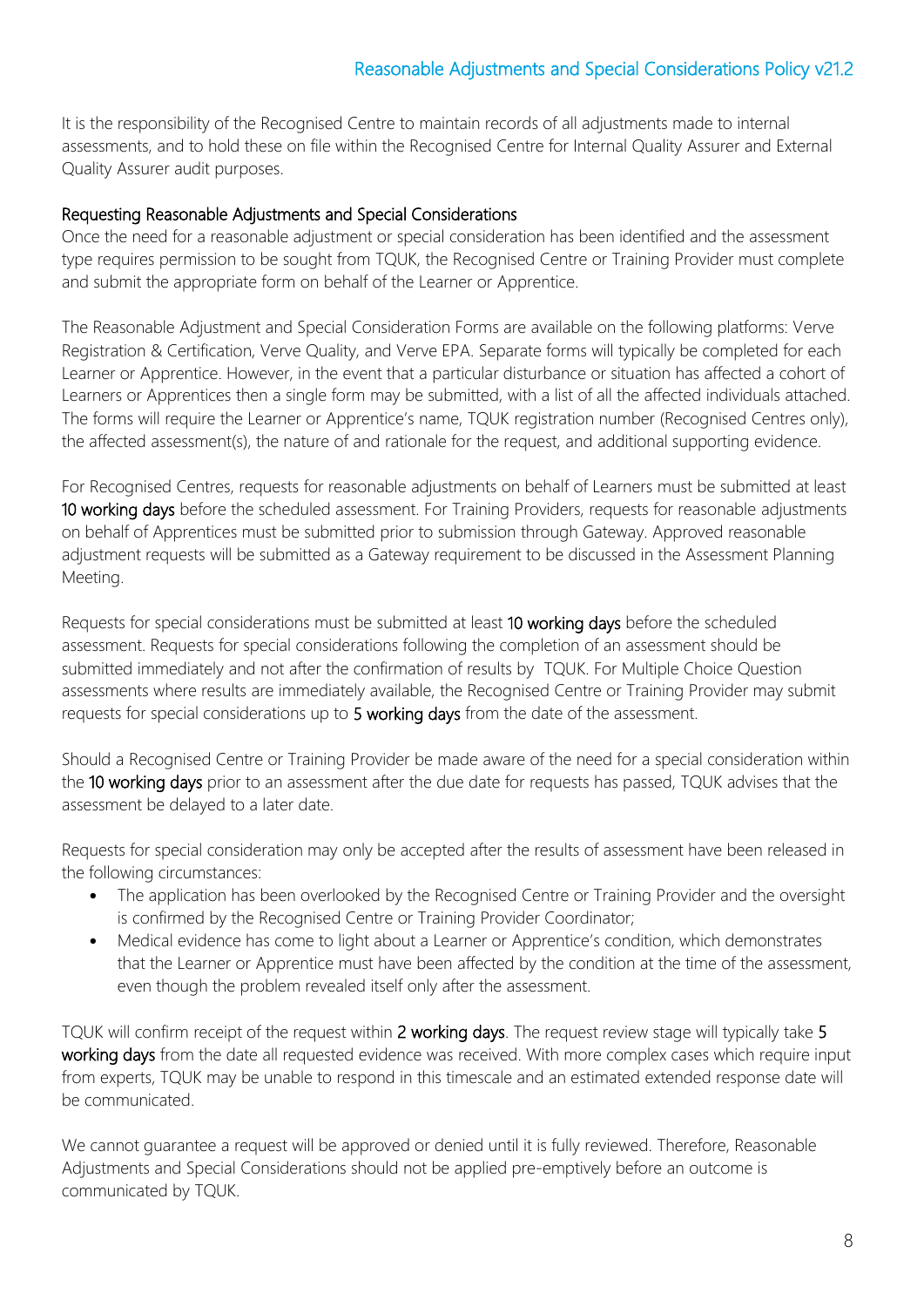The review of the reasonable adjustment or special consideration request will be conducted by a suitably competent TQUK staff member.

### Supporting Evidence

All reasonable adjustment or special consideration requests must be supported by evidence which is sufficient, valid and reliable alongside the relevant form. Requests may not be accepted without appropriate supporting evidence. It is the Recognised Centre or Training Provider's responsibility to provide this evidence and to ensure that all applications for reasonable adjustments are based on the individual needs of the Learner or Apprentice.

The Recognised Centre or Training Provider should decide which of the following types of additional supporting evidence will best assist understanding of the Learner or Apprentice's situation:

- An assessment of the Learner or Apprentice's needs in relation to the relevant assessment, made within the Recognised Centre or Training Provider by the relevant member of staff with competence and responsibility in this area; staff include learning support staff, teaching staff, trainers, assessors and other specialist staff
- History of provision within the Recognised Centre or Training Provider
- Written evidence produced by independent, authoritative specialists.

#### Appeals

If a Recognised Centre, Training Provider, Learner or Apprentice wishes to appeal against a TQUK decision regarding reasonable adjustments or special considerations, please refer to TQUK's *Appeals Policy*.

If necessary, please also refer to TQUK's *Appeals Policy* for information on further avenues beyond the appeals process.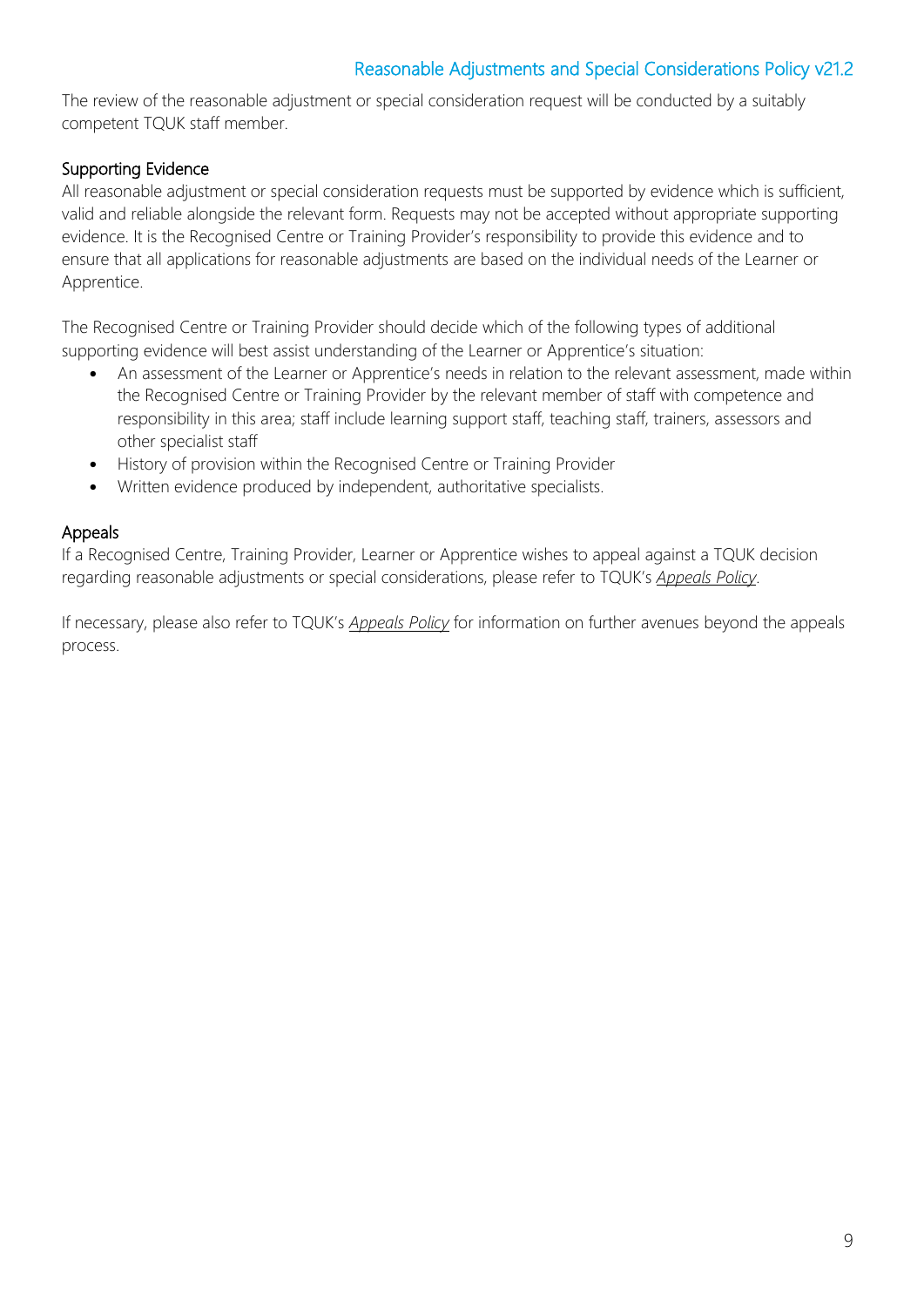| Glossary                                                  |                                                                                                                                                                                                                                                                                                                                                                                 |
|-----------------------------------------------------------|---------------------------------------------------------------------------------------------------------------------------------------------------------------------------------------------------------------------------------------------------------------------------------------------------------------------------------------------------------------------------------|
| Extra time up to 25%                                      | Where an assessment is time-constrained, a candidate may be permitted up to 25%<br>extra of the time allowed to complete the assessment.                                                                                                                                                                                                                                        |
| Extra time in excess of<br>25%                            | Where an assessment is time-constrained, a candidate may be permitted up to over<br>25% extra of the time allowed to complete the assessment.                                                                                                                                                                                                                                   |
| Supervised rest breaks                                    | Supervised rest breaks, taken under assessment conditions, may be taken either in<br>or outside the assessment room and the duration of the breaks will not be deducted<br>from the overall assessment time.                                                                                                                                                                    |
| Separate<br>accommodation within<br>the Recognised Centre | There may be a need to accommodate a candidate separately from others during<br>an assessment, often to enable the candidate to utilise another approved<br>adjustment while reducing distraction for others who are not requiring this<br>adjustment.                                                                                                                          |
| Conduct assessment at<br>an alternative venue             | In certain circumstances, the candidate may be permitted to take an assessment at<br>an alternative venue suited to the candidate's requirements. Assessment conditions<br>must still be met and the security of the assessment material maintained.                                                                                                                            |
| Assessment material on<br>coloured paper                  | Subject to the supporting evidence, candidates with a visual impairment or learning<br>difficulties may benefit from having assessment material printed on coloured paper.                                                                                                                                                                                                      |
| Assessment material in<br>enlarged format                 | Subject to the supporting evidence, candidates with a visual impairment or learning<br>difficulties may apply for assessment material to be enlarged to a format suitable.                                                                                                                                                                                                      |
| Assessment material in<br>audio format                    | Subject to the supporting evidence, TQUK may be able to provide Learners with<br>assessment material in audio format.                                                                                                                                                                                                                                                           |
| Use of English<br>dictionaries                            | Learners may use an English dictionary for the purpose of checking the spelling of<br>words or finding the meaning of words and phrases.                                                                                                                                                                                                                                        |
| Use of ICT                                                | The use of ICT in this context is taken to include electronic word processor devices<br>producing output in text during an assessment. Spelling and grammar checks must<br>be disabled prior to the assessment taking place.                                                                                                                                                    |
| Read aloud                                                | Learners are permitted to read aloud during assessments, if this reflects their normal<br>way of working. Recognised Centres must ensure that these Learners are<br>accommodated separately.                                                                                                                                                                                    |
| Reader or computer<br>reader                              | A reader is a responsible adult who reads the instructions of the question paper and<br>the questions directly to the candidate. This may involve reading the whole paper to<br>the candidate or the candidate may request only some words to be read.<br>A computer reader is computer software which accurately reads out text but does<br>not decode or interpret the paper. |
| Prompter                                                  | A prompter is a responsible adult who can refocus a candidate with severe attention<br>problems. A candidate may benefit from the use of a prompter in timed assessment<br>situations to draw their attention back to the assessment task.                                                                                                                                      |
| Scribe                                                    | A scribe is a responsible adult who may write, type or word process a candidate's<br>dictated answers to the questions during an assessment.<br>Where there is evidence of need, a scribe may be allowed in all assessments where<br>writing or keyboarding is not the competency being assessed.                                                                               |